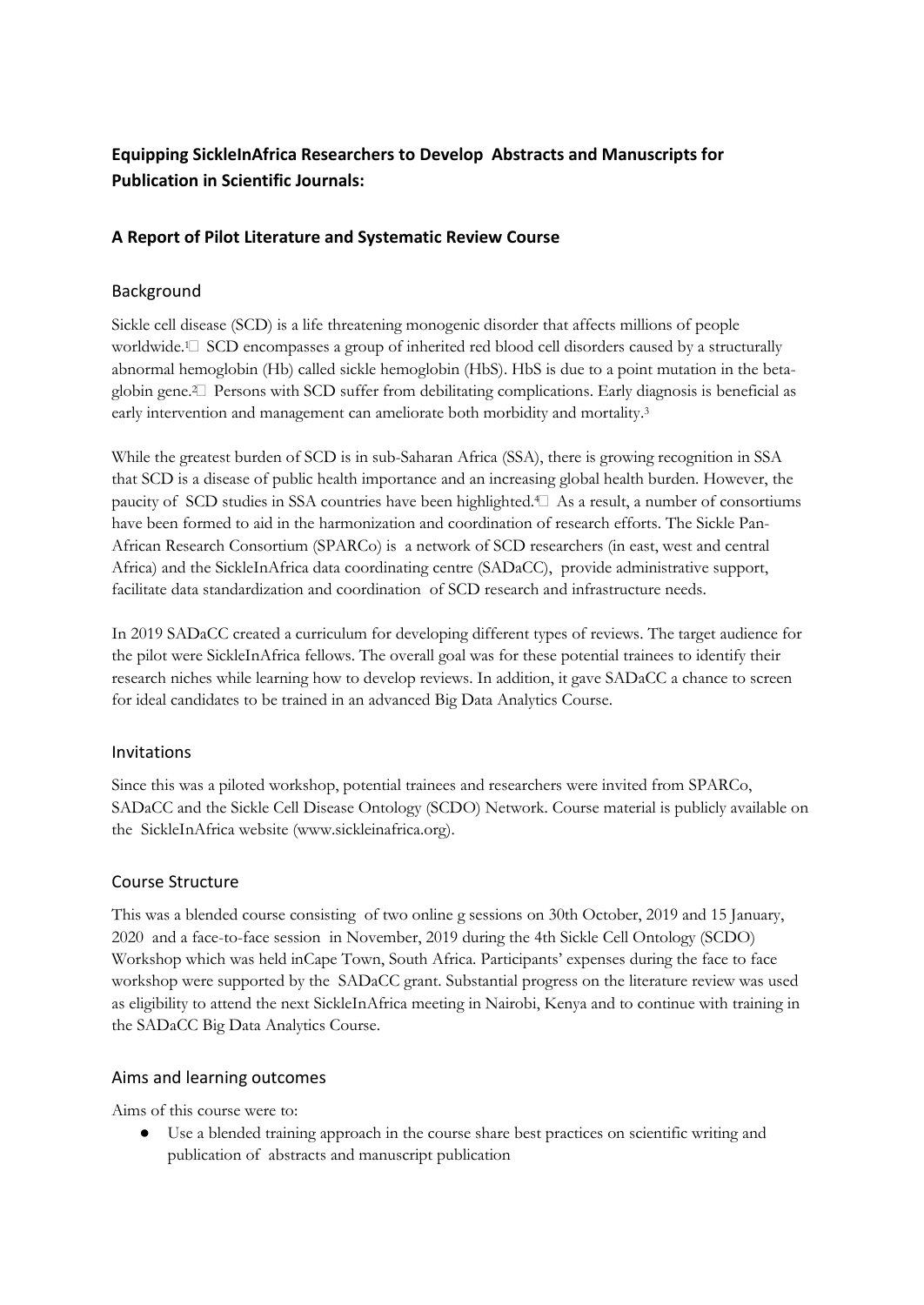The learning outcomes for participants were to:

- identify different types of scientific reviews
- develop a well-formulated research question for a scientific review
- design a literature search strategy and document the search in a standardized format
- summarize and interpret literature findings
- write up an abstract and develop manuscript for submission

#### Session 1: Webinar- Introduction and Presentations from the SickleInAfrica Fellows

Principal investigators (PI) were tasked to nominate individuals from their sites who might benefit from the training. On 30 October, 2019, Fifteen nominated individuals were invited to attend an online session using GoToMeeting platform. GotoMeeting is a web-hosted service that allows desktop sharing and video conferencing. In addition, nominated individuals were given reading material and key papers on the methodology of conducting reviews. In this session participants gave a brief verbal presentation about their educational background and experience in conducting reviews. Participants included clinicians, graduate students, geneticists, social scientists, and data staff. Participants came from Ghana, South Africa, Nigeria, Tanzania, Cameroon, Zambia, Rwanda, Malawi, Zimbabwe, and Brazil.

## Session 2: Face to Face Development of Research Question for Review

This was face to face lectures and tutorials which took place during the 4th SickleInAfrica Ontology Workshop, which took place in Cape Town, South Africa on the 4th to 8th November 2019. Fifteen eligible fellows from different sites in the SickleInAfrica network, were invited and trained on how to formulate research questions and on the process of conducting different types of reviews. In addition, fellows were given key points and papers on SCD to accommodate new fellows in the field of research. Upon completion, the training fellows submitted and presented their manuscript document concepts. It was agreed that fellows would be required to write an abstract to be eligible to attend an upcoming conference. Furthermore there was a possibility for publication in a peer-reviewed journal.

## Session 3: Webinar - Scientific Writing Training

This was an interactive online session which was conducted on January 15, 2020. The focus was on effective scientific writing, particularly with regards to abstract writing. Attendees were taught how to write different types of abstracts, making them effective and also how to master the art of writing concisely. Multiple examples of effective abstracts were provided to serve as a template for the attendees. Fellows were encouraged to complete and submit the abstracts they were tasked with writing during session 2 for attendance of an upcoming SickleInAfrica conference.

## Feedback, challenges, and future perspective

The majority of the 15-20 attendees of the training sessions provided positive verbal feedback about the sessions. Although, a structured feedback survey was provided, very few were handed back in to the organizers of the event. Overall, the fellows were very interested in developing their own review manuscripts and abstracts. There were a great number of questions asked and high level debate/contributions from the fellows, especially during the face to face session in Cape Town. However, a few challenges were noted by the organizers. Namely:

- Access to the journals.
	- Some of the attendees had limited access to journals of interest
- **Time**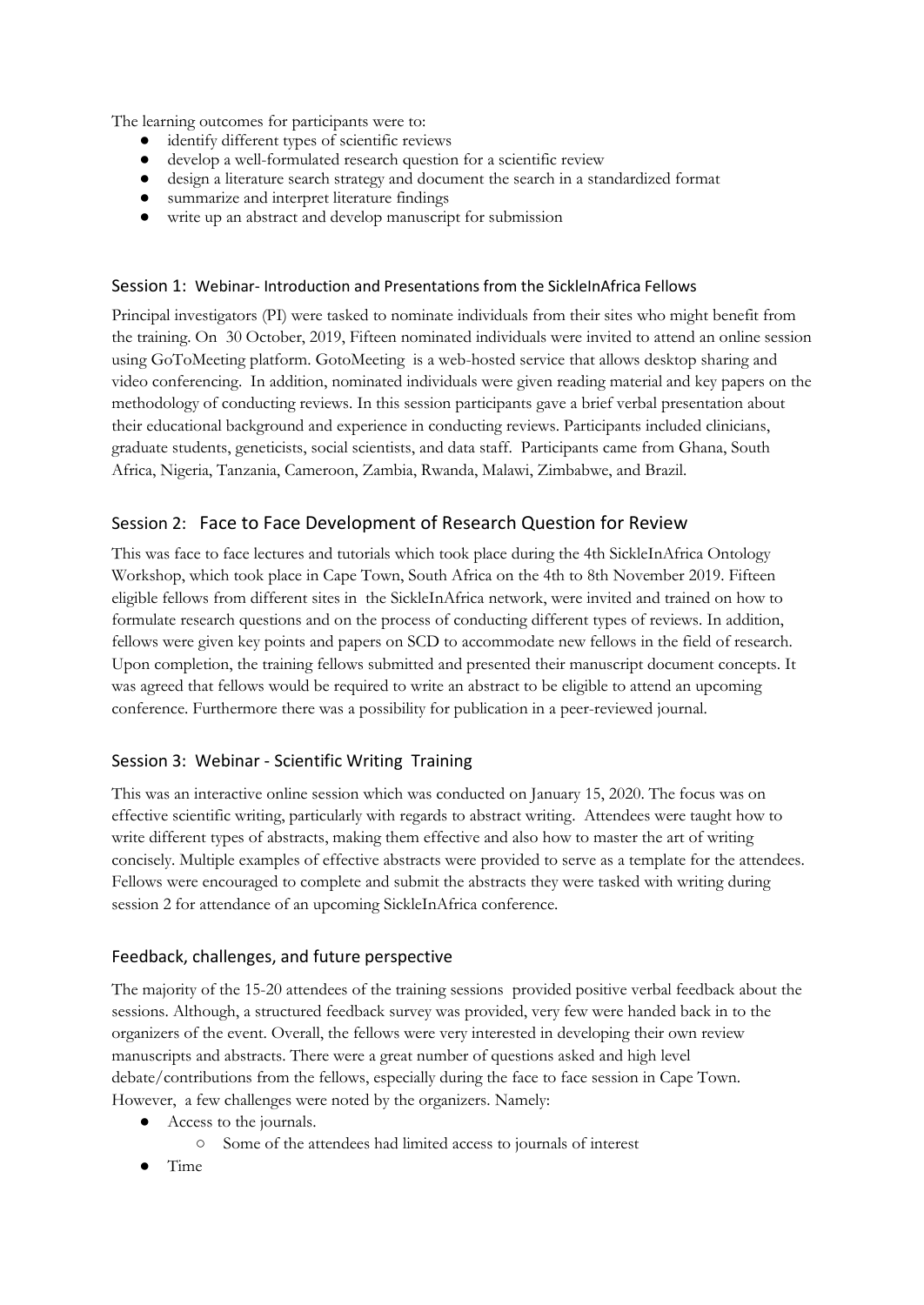- Length of the sessions proved to be inadequate
- The need for further training and expanding the workshop to a bigger group.
	- Some of the sites requested online access to the material after the workshop, to allow individuals who were unable to attend to benefit

Based on the positive feedback so far, it would be worth considering offering this training to a larger group. Furthermore, dedicating more time to the sessions would allow for more interactions between the individuals giving the lecture/tutorial/workshop and the attendees.

#### References

- 1. Weatherall, D., Akinyanju, O., Fucharoen, S., Olivieri, N. & Musgrove, P. Chapter 34. Inherited Disorders of Hemoglobin. Dis. Control Priorities Dev. Ctries. (2nd Ed. 663–680 (2006). doi:10.1596/978-0-8213-6179-5/chpt-34
- 2. Ware, R. E., de Montalembert, M., Tshilolo, L. & Abboud, M. R. Sickle cell disease. Lancet 390, 311–323 (2017).
- 3. Rees, D. C., Williams, T. N. & Gladwin, M. T. Sickle-cell disease. Lancet 376, 2018–2031 (2010).
- 4. Wonkam, A. & Makani, J. Sickle cell disease in Africa: an urgent need for longitudinal cohort studies. Lancet Glob. Heal. 7, e1310–e1311 (2019).

## Appendix 1: Invitation to the workshop

## **Training format and topics covered Who should attend?**

This workshop is intended for researchers with a general interest in writing systematic reviews and for those planning to conduct any other type of reviews in the future.

This workshop consists of face-to-face tutorials in Cape Town and weekly online gotomeeting sessions. Each online gotomeeting will not be more than 1 hour. It also includes student-centred teaching practices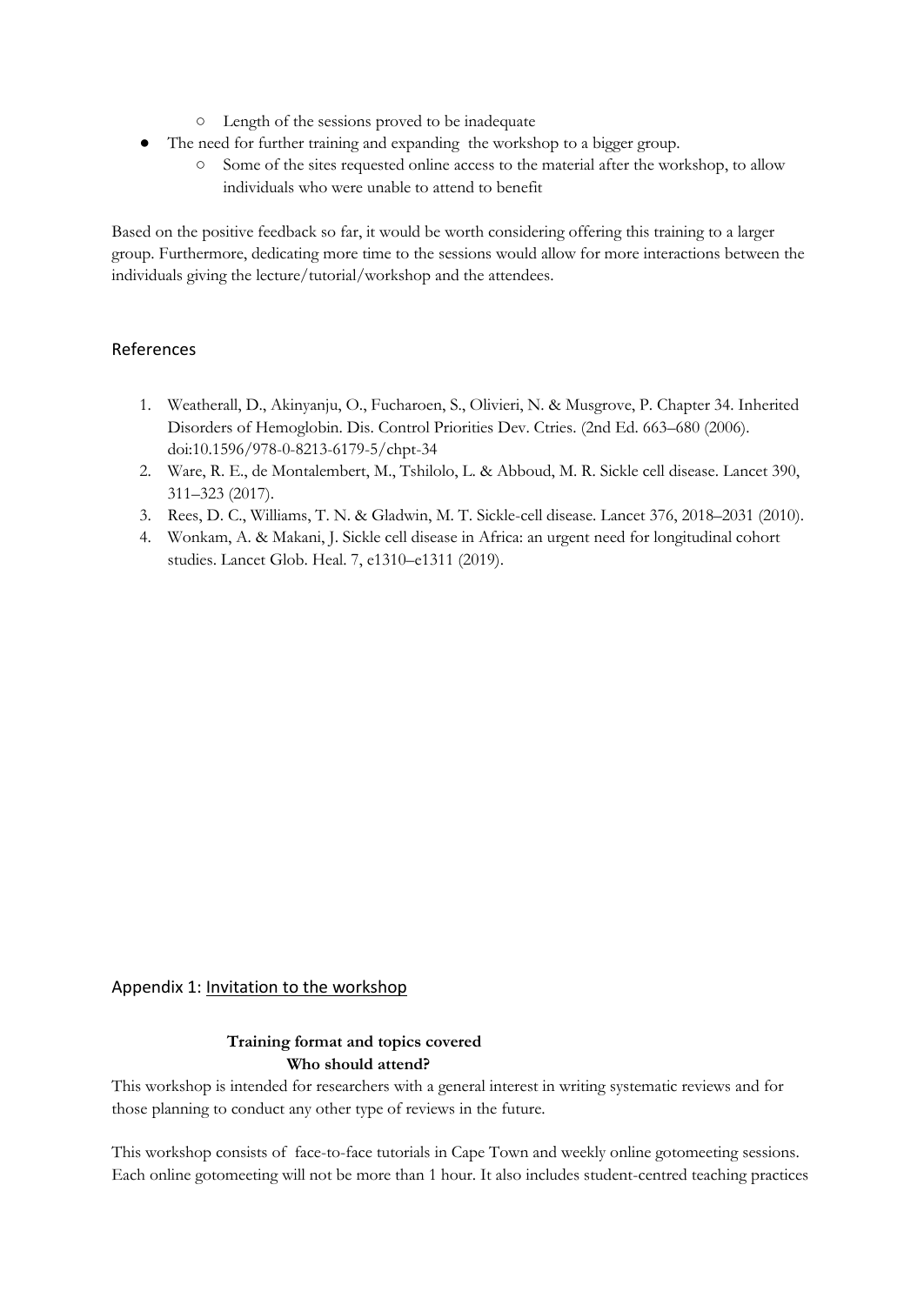such as the flipped class and learning groups. In addition, participants need to be able to submit assignments. The workshop curriculum and study materials will be posted on the Vula website.

#### **What will the participants learn?**

By the end of the course participants will be able to:

- Identify systematic reviews and distinguish them from other review
- Develop a well-formulated search question
- Create a search strategy and document a search in a standardized format.
- Assess the quality of studies
- Summarize and Interpret their findings

The workshop will be conducted by experts in systematic reviews from the University of Cape Town and Stellenbosch University. The course content can be found on Vula website.

If you would like to attend please email Arthemon Nguweneza on [ngwart001@myuct.ac.za](mailto:ngwart001@myuct.ac.za) By 25<sup>th</sup> October 2019.

## Appendix 2: Curriculum

The workshop will be conducted by experts in systematic reviews from the University of Cape Town.

#### **Session 1 Online - SickleInAfrica (Introduction and presentations from the fellows)**

By the end of the course participants will be able to:

- Identify systematic reviews and distinguish them from other reviews
- Critically assess a review based on PICOT and FINER Table

| Reading material                                                                                                                                                                                                                                                                                                                                                           | Duratio                                                          | Pre-                                                 | Assignment                                                                |
|----------------------------------------------------------------------------------------------------------------------------------------------------------------------------------------------------------------------------------------------------------------------------------------------------------------------------------------------------------------------------|------------------------------------------------------------------|------------------------------------------------------|---------------------------------------------------------------------------|
|                                                                                                                                                                                                                                                                                                                                                                            | n                                                                | Assignment/Exercis                                   |                                                                           |
|                                                                                                                                                                                                                                                                                                                                                                            |                                                                  | e                                                    |                                                                           |
| LibGuides: Systematic Review Resources:<br>Systematic Reviews vs Other Types of<br><b>Reviews</b><br>Systematic review vs scoping review<br>$\bullet$<br>Cochrane SA Webinar - Scoping<br><u>Reviews)</u><br>Systematic review vs literature review<br>(https://figshare.com/articles/Difference<br><u>between a systematic review and a lit</u><br>erature review/766364) | Self study<br>Between<br>28th to<br>30 <sub>th</sub><br>November | Introduction and<br>presentation from<br>the fellows | Critically assess a<br>review article using<br>PICOT and<br>FINER tables. |
|                                                                                                                                                                                                                                                                                                                                                                            |                                                                  |                                                      |                                                                           |

#### **Session 2: Development of Research Question for Review (Arthemon Nguweneza and Khuthala Mnika)**

By the end of the session participants will be able to: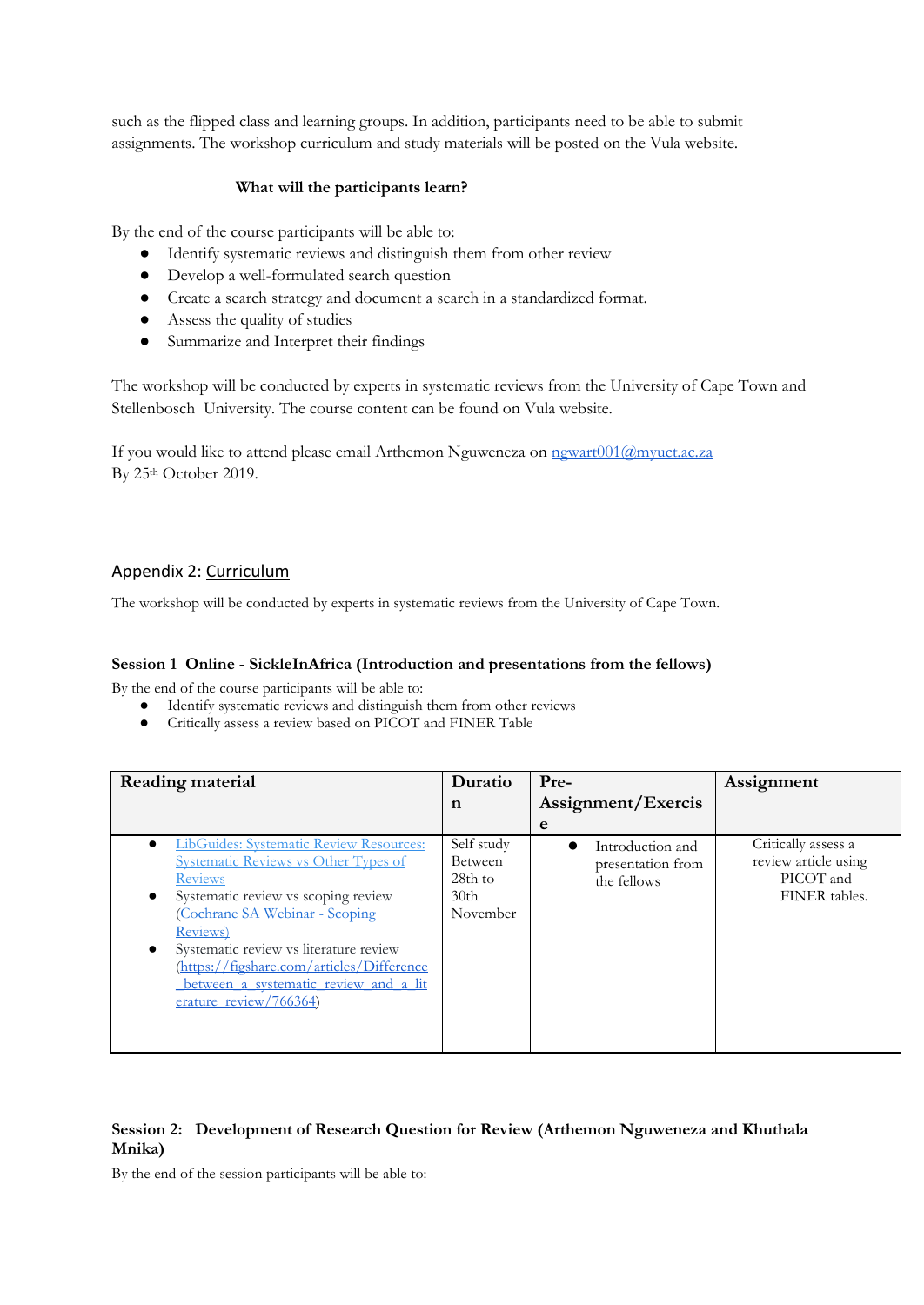- Develop a well-formulated research question (using PICOT
- Create a search strategy and document a search in a standardized format
- Download and install Mendeley

| <b>Instructional Plans</b>                                              |                                                                                                                                                                                                                                                                                                                                                                                                        | Duration                  | Pre-Assignment/Exercise                                                                                                                                                                                                                            |
|-------------------------------------------------------------------------|--------------------------------------------------------------------------------------------------------------------------------------------------------------------------------------------------------------------------------------------------------------------------------------------------------------------------------------------------------------------------------------------------------|---------------------------|----------------------------------------------------------------------------------------------------------------------------------------------------------------------------------------------------------------------------------------------------|
| $\bullet$<br>$\bullet$<br>$\circ$<br>$\circ$<br>$\circ$<br>$\circ$<br>O | Recap $(8.45 - 9.00)$<br>Khuthala Mnika Developing a Systematic Review in<br>Sickle Cell Disease (9.30-10.00)<br>Search strategy - managing in Pubmed<br>(NCBI)<br>Arthemon Nguweneza Practical Guidelines - How<br>to develop a review<br>Review assignment<br>Give assignment<br>Protocol development PRISMA Flowchart<br>(Time-lines)<br>Mendeley<br>Curriculum Review & Feedback (10.00 - 10.30am) | 8.45 AM-1.00<br><b>PM</b> | Presentations from<br>Fellows with proposed<br>review questions (11:00 -<br>11.30<br>Groups work to assist<br>trainees with Review<br>questions (11.30 - 12:30)<br>Presentations from<br>Fellows with revised<br>review questions (12:30 -<br>1:00 |

Assignment

Write an abstract on their chosen topic

## **Session 3 Webinar - Scientific Writing Training (Taahira Goosen) (January 15, 2020)**

By the end of the course participants will be able to:

● To prepare an abstract for conference presentation and manuscript for publication

| <b>Instructional Plans</b>                                                                                                                                                                                  | Duration                                                 | Assignment                                                                                      |
|-------------------------------------------------------------------------------------------------------------------------------------------------------------------------------------------------------------|----------------------------------------------------------|-------------------------------------------------------------------------------------------------|
| Reading material will be distributed on Vula site<br>Fellows will be able to post questions and comments on<br>Vula site<br>There will be Webinar on scientific writing on the 15th<br>$\bullet$<br>January | Webinar<br>presentation<br>(on the 15th<br>January 2020) | Fellows to submit protocol<br>Fellows will critique each<br>$\bullet$<br>other's protocols work |

Assignment

Fellows will critique each other's work and send comments

## Appendix 3: Manuscript Concept Document and Feedback survey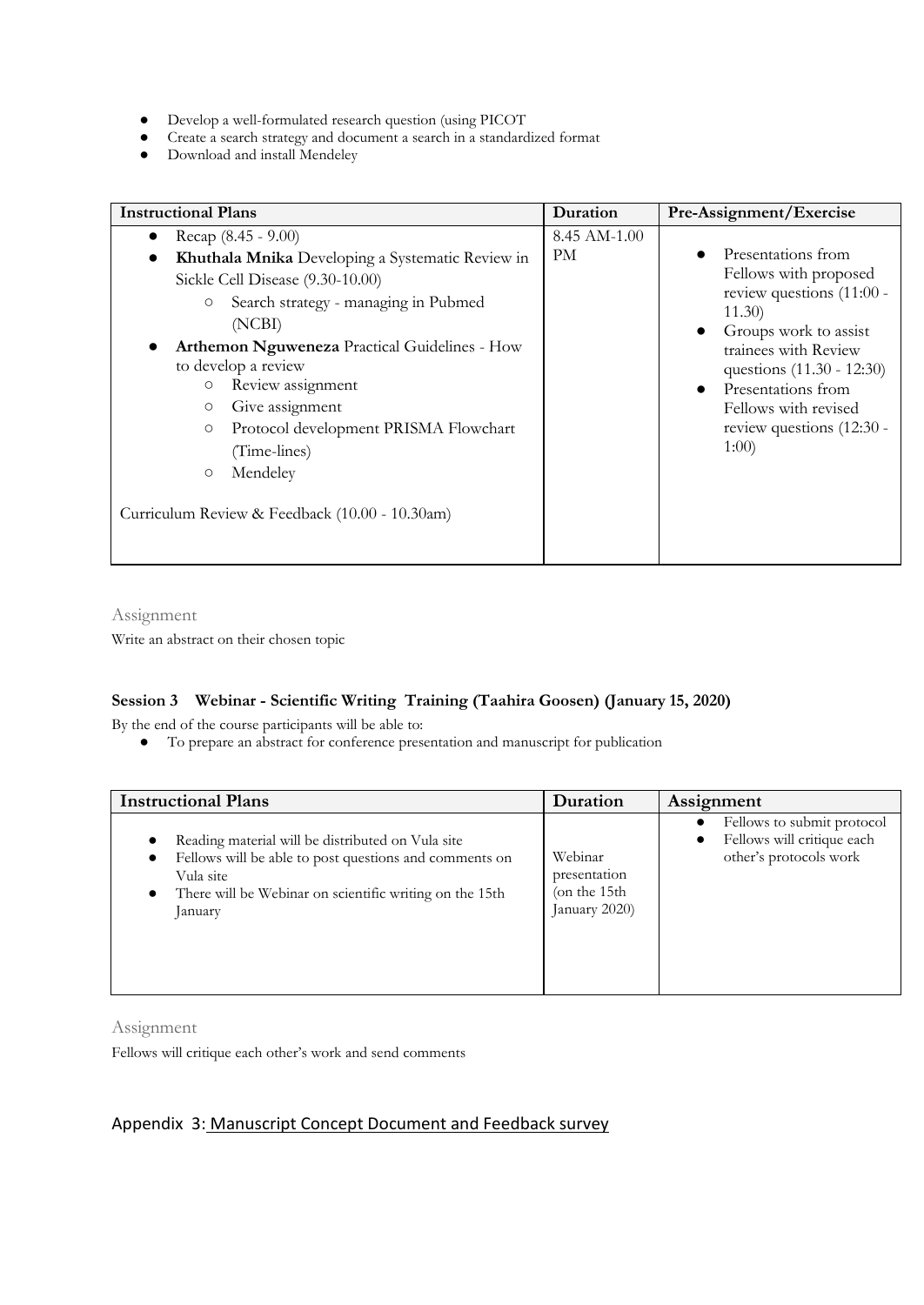| Fellow's Name/s                                                                                                   |                                                                                               |  |
|-------------------------------------------------------------------------------------------------------------------|-----------------------------------------------------------------------------------------------|--|
| Last Author (Senior Author)                                                                                       |                                                                                               |  |
| Title of the review                                                                                               |                                                                                               |  |
| First reviewer                                                                                                    |                                                                                               |  |
| Second reviewer                                                                                                   |                                                                                               |  |
| Team of reviewers                                                                                                 |                                                                                               |  |
|                                                                                                                   | Feedback/ Training needs- please state if advice/training or personnel required at each stage |  |
| Protocol development                                                                                              |                                                                                               |  |
| Literature searching (please get help from a<br>librarian)                                                        |                                                                                               |  |
| Quality appraisal (Applicable to the fellows who<br>are doing systematic review)                                  |                                                                                               |  |
| Data extraction                                                                                                   |                                                                                               |  |
| Synthesis                                                                                                         |                                                                                               |  |
| Writing up                                                                                                        |                                                                                               |  |
| <b>Manuscript Development</b>                                                                                     |                                                                                               |  |
| Background / Significance (400 words)                                                                             |                                                                                               |  |
| Specific objectives                                                                                               |                                                                                               |  |
| Methods                                                                                                           |                                                                                               |  |
| Presentation of results & Narrative synthesis                                                                     |                                                                                               |  |
| Indicate if you will be using<br>Flow chart (prisma diagram)? $(Y/N)$<br>Data extraction form and tables? $(Y/N)$ |                                                                                               |  |
| Writing                                                                                                           |                                                                                               |  |
| Timeline for review - when do you aim to complete each stage of the review (Weeks or<br>months)                   |                                                                                               |  |
| Protocol                                                                                                          |                                                                                               |  |
| Literature searching                                                                                              |                                                                                               |  |